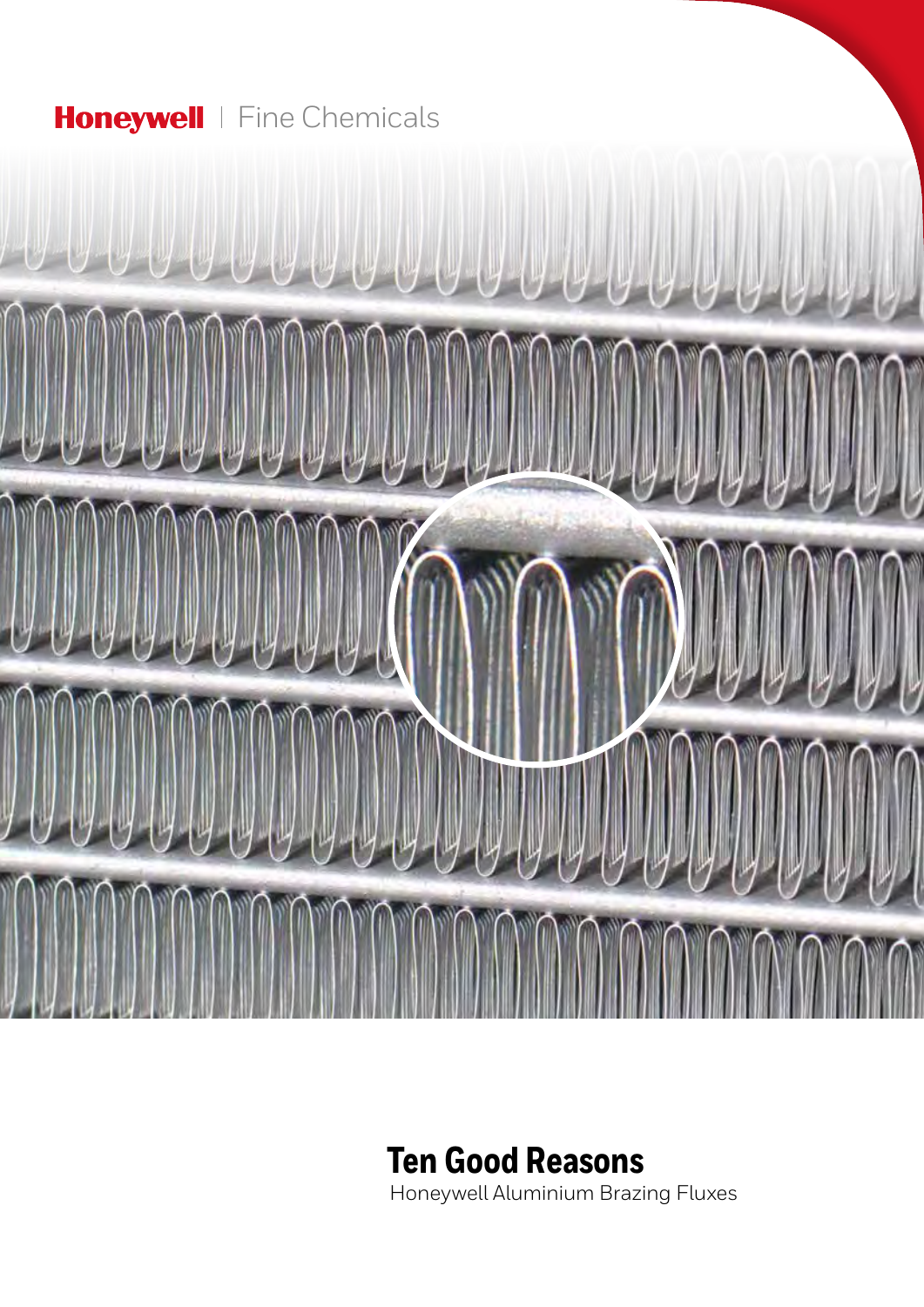# **Ten Good Reasons**

Honeywell Aluminium Brazing Fluxes



## **1 Long-term Experience and Expertise**

- Leading manufacturer of high-purity fine chemicals
- Expertise in metal salts and complex fluorides
- 20 years manufacturing fluoroaluminates



## **2 High Quality Material 'Made in Germany' AL-Flux**

- Low impurity level
- High batch-to-batch consistency
- $\bullet$  Reliable processes through Honeywell Operating System (HOS) Innovations Secured Supply



## **3 Broad Product Portfolio**

- **CLOBAL VICIO · Powder fluxes, paint fluxes, flux pastes, additives** Jastes, at x pas
	- Multiple packaging options
	- Customised solutions for all applications



#### **4 Focus on Innovation AL-Flux**

- Velocity Product Development™ **2805**
- Product Process Supply Chain Innovation
- Active R&D to refine brazing technology



#### **5** Global Reach and Service Capabilities bal Reach and Service C

- Local sales force and warehousing
- Global technical service and supply chain
- Global network of industry specialists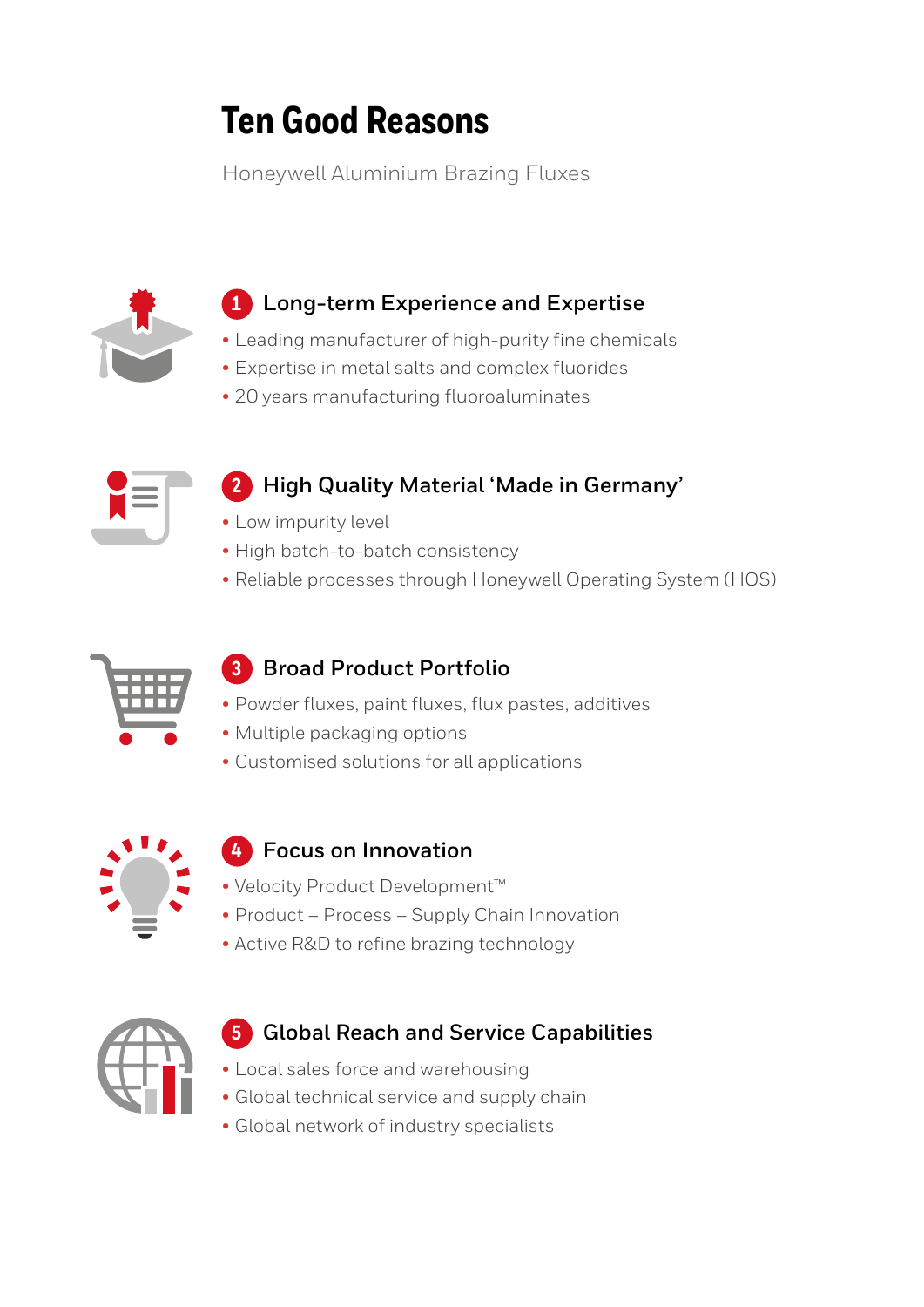



## **6 Secured Supply of Honeywell Al-Flux 2805 AL-Flux**

- Al-Flux 2805 available directly from Honeywell
- No requalification major change avoidance
- $\bullet$  No reformulation 'drop-in' solution



### **7 Low Melting Point**

- Melting point at 552 ± 3.0°C  $\overline{P}$ **2805**
- Wider flux reactivity range
- Robust brazing process



### **8 Controlled Particle Size**

- Narrow particle size distribution
- Homogeneous and uniform application **2805**
- Robust application process



## **9 Improved Eco-balance and Efficiency**

- Technically and cost optimised products
- Value from improved productivity
- Eco-friendly through energy savings and lower flux loading



## **10 Robust and Stable Brazing Process**

- High quality consistent, uniform flux
- Efficient flux utilisation
- Improved brazing performance